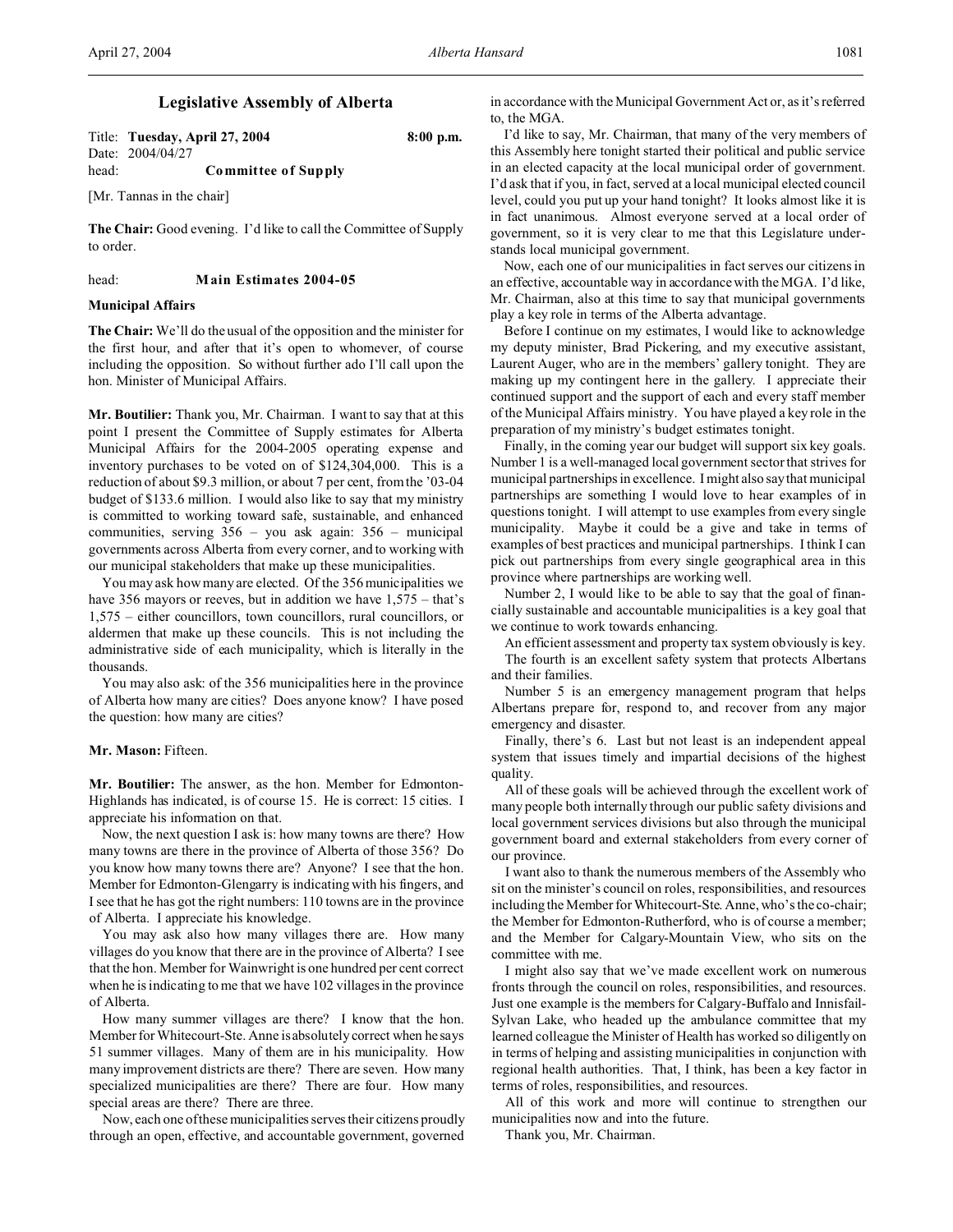**Mr. Bonner:** Thank you very much, Mr. Chairman. Again, it is a pleasure to have the opportunity to speak to the estimates of the Department of Municipal Affairs. I would like to thank the minister for his opening remarks and his staff who are present tonight and ready to certainly answer any questions or assist in these allimportant estimates.

The Ministry of Municipal Affairs is one of those ministries that impacts the lives of Albertans on a daily basis. It is one of those areas in government where people look to leadership from the ministry and from their local leaders. They look forward to a good working relationship, and certainly over the years that working relationship has been very good.

As well, Mr. Chairman, as the minister was making his opening remarks and informed us about the number of municipalities and mayors and reeves and cities and towns and improvement districts, it outlines how important it is that municipal governments have autonomy and have the resources required to develop the strengths of their communities. That is certainly one of the goals of the department, and one that all Albertans wish for is that we have safe, healthy, and sustainable communities.

In recent times we've certainly had an increased emphasis placed on the role and significance of our major cities in the country and the increased importance that these cities remain strong and the increased importance of these cities having the financial resources to fulfill their mandates to their citizens and to the province and the country. I think what we are seeing particularly from announcements made by the federal government earlier this year is that they are certainly more prepared than ever before to assist cities with the financial strains that all of them find themselves under at this time.

#### *8:10*

As well, municipalities do require the resources to chart their own course. The minister did refer to his three R's committee, and in speaking with a number of municipal leaders across the province, they continue to have faith in that committee. But the one area that gives them the greatest concern is the whole aspect of resources. I'll speak more to that later.

Again, in our province, because of our economic success in the last decade, we've had tremendous growth. That growth has taken place in a number of different areas in the province, and with that growth municipalities have been placed under stress. They not only have the stress of rapid growth; they also have the stress placed on them of aging infrastructure and the cost of maintenance of existing infrastructure. So certainly our municipalities are under a financial strain.

As well, they have a growing demand for social needs and especially low-cost housing. I know that this particular minister certainly has felt very strongly about developing partnerships with other government departments, local authorities, various organizations that focus on local issues, and the private sector to ensure that Albertans live in safe, healthy, sustainable communities. I think that if there is a department here that we could call grassroots, it would be Municipal Affairs.

Now, then, in looking at the estimates and the highlights of the estimates, as the minister mentioned, program spending in 2004- 2005 is \$123 million. This budget includes a reduction of \$16.5 million that is being reallocated from the existing unconditional municipal grant program to the Solicitor General's department for policing and a continuation of the ME First program to provide \$100 million in interest-free loans to Alberta municipalities for energy efficient improvements. It's certainly a good program. I've heard many good comments, particularly from our communities that are experiencing the pressure put on them to keep facilities open when energy costs are high. ME First is a program that will assist them in that particular area.

I also had the opportunity today, Mr. Chairman, to read through Sustaining Prosperity Together. This is a 10-point plan for getting on the provincial radar screen. It's put out by the AUMA. In here it certainly points out quite clearly that improvement is required. Improvement is desired in the relationship between municipal governments and the department.

I quote from page 1 in their introduction. It goes on to say that AUMA members agree new revenues are urgently required in order to meet the demands put on municipalities around the province. They go further to say in The Challenge:

Every municipality in Alberta is currently facing the same challenge – how to achieve a truly sustainable prosperity using the limited financial resources within their means. To meet that challenge we need a fairer share of provincial tax dollar.

Regarding this particular statement, they had asked the Premier about the possibility of having 20 per cent of the surplus revenue that the province has enjoyed over the last few years. One of the questions the Premier asked was: "Well, where were these people when times were bad? They weren't here." But that is incorrect. When I was, again, speaking with a number of municipal leaders, they said that they were here in tough times. They were the people that were downloaded on. Certainly, with the cutback funding for municipalities hasn't been restored to the levels that it was at before the hard times. They are feeling the crunch here as well, and they felt that those comments by the Premier were certainly not well thought out given the fact that they had been there during the tough times and they have been experiencing these tough financial times from that time.

As well, you know, it was pointed out to me today that in the city of Edmonton they are now offering transit passes to people on AISH to help them get around the city. They've reduced the rate to \$29 instead of \$59, and that certainly is a great assistance from a municipal standpoint in assisting those people that are receiving assistance from the province.

In talking to them, other concerns that these people have were with the WCB facility at the city airport. Certainly, there seem to be differing views on the amount of property and business tax that is owed on that facility. The city of Edmonton is saying that it is not a hospital. This is also not part of a government department. It is a facility that first of all operates at arm's length from the government. It is also a facility that is funded totally by private business in this province. So, again, the city of Edmonton would like some clarification on this particular issue. As well, some of the people I talked to were saying that they still feel that there might be the question that taxes on the Belgravia site, where the Millard facility used to sit, are still owed. So we look at those issues.

In reading through the book put out by the AUMA, Sustaining Prosperity Together, they certainly have indicated that support from the provincial government to municipalities is lacking. On page 19, under Step VII, Engage Your Community, paragraph 2: "The current government has all but taken the support of smaller communities for granted. If it begins to perceive that support is either slipping away or at least is at risk it will have no choice but to act appropriately." Again, this points to the fact that communities in Alberta are certainly under some financial stress.

This is further highlighted by moving on to Step VIII, Sustaining Prosperity Resolutions. Some sample resolutions have been put forward from those municipal leaders. One, "Whereas, during the last 10 years municipal governments have been given increasingly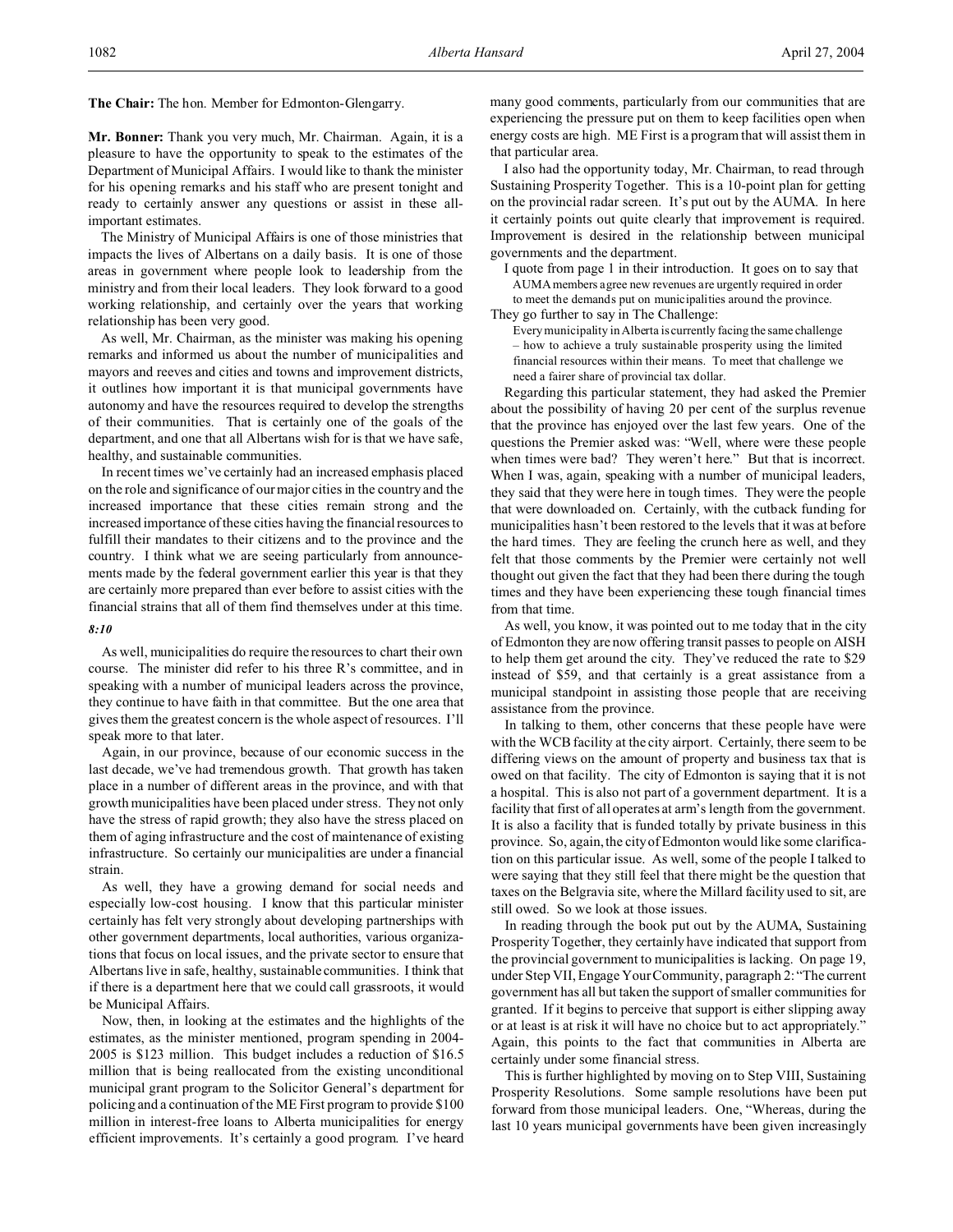greater responsibilities but not the resources to meet them." Again, it points to the fact that municipalities in this province require more funding.

### *8:20*

Their second sample resolution, "Whereas, provincial transfer payments to municipal governments were cut by more than \$392 million between 1992 and 2002." Again, to get back to the comments I heard on the radio this morning that were attributed to the Premier, certainly if this particular statement is correct – and I have no reason to believe it isn't – then this is a clear indicator that the municipalities in this province did more than pull their weight during the tough times.

Their third sample resolution, "Whereas, municipal governments receive just eight cents out of every tax dollar collected in Canada and are forced to rely on property taxes." Certainly, I want to say some more about property taxes later on, particularly in the case of Jasper and Banff, where because of their unique situation the value of their homes is quite in excess of any homes in many other locations here in the province.

The best example for me is the fellow who was best man at my wedding and I was best man for him. We built our homes at roughly the same time for comparable prices back in 1972. My house is now worth just under \$200,000. His house is probably in excess of \$400,000 and primarily because he lives in a national park, where further development is limited. Increasing values on homes like that certainly drives out young families, and I think the impact of this has been seen more so in Banff and Jasper, where the high school enrolment in Banff has dropped drastically, again just because young families cannot afford to live in these national parks.

As well, for the average person who has owned a home there for 30, 40 years, as the value of their home continues to rise and they continue to struggle with increasing property taxes because of the value of those homes, then certainly that puts them under a financial burden. You know, at some point these people, and particularly those that are retired, are looking at retirement outside of their own community, where they've lived and worked all their lives, just because they can no longer afford to stay there with, again, not only the high cost of living in a national park but the high cost of taxes on these homes.

We look at their fourth sample resolution. "Whereas, this shortfall has produced a municipal infrastructure deficit in Alberta of some \$7-9 billion and forced municipalities to curtail services affecting the quality of life in their communities." I know from conversations with this minister and, as well, from his track record that he is very concerned about these issues. He has a long history of involvement in his community, a very outstanding record of commitment in his community, and quality of life issues are certainly something that he is very concerned with.

Getting to the estimates themselves, I have a few questions that I'd like to ask the minister at this time. If the minister would like to answer those that he is able to tonight, any that he wishes to put in writing would be fine as well.

When we look at the government and lottery fund estimates for 2004-2005, the operating expense and equipment/inventory purchases on page 290, the Municipal Government Board operating expense rose by \$69,000 over the 2003-2004 forecast. What was the reason for this increase? If the minister could also indicate why the equipment/inventory purchases for the ministry support services have risen by \$77,000. Also, why have the equipment/inventory purchases for public safety decreased by almost \$350,000 from the 2003-2004 forecast? Again, when we start talking about public safety, I will have some more comments, as we move through the estimates, on this particular issue.

Under program 1, ministry support services, and program 2, local government services, I will focus on program 2, on page 292. The operating expenses for division support have increased by over \$1 million. If the minister could please indicate some of the reasons why we had this increase. As well, the operating expenses for assessment services have also increased by over \$616,000 from the 2003-2004 budget. This seems to be again another large increase. If the minister could please point out why we had this increase.

Now, as well, one of the changes in this year's budget was that \$16.5 million is being reallocated from the existing unconditional municipal grant program to the Solicitor General's department for policing and the continuation of the ME First program. Could the minister please outline which programs have lost funding due to this reallocation?

One of the issues that continues to plague smaller communities is specialized transport, and it was a question that I asked the Minister of Transportation when we had the estimates on Transportation. It was something that the municipalities were given control of when the unconditional municipal grant program was changed. For the allocated portion that at one time had been designated for specialized transportation services, that designation was removed. Certainly, we have, particularly in rural Alberta, an aging fleet of vehicles that are providing specialized transportation services.

I look forward to more comments. Thank you.

# **The Chair:** The hon. minister.

**Mr. Boutilier:** Thank you very much, Mr. Chairman. I want to first of all thank the hon. member for his recognition of Alberta municipalities and the grassroots that municipalities clearly are in this province. I know that he, clearly, by his example in the many grassroots organizations – and I speak of hockey arenas and others, which are truly grassroots here in Alberta and, for that matter, all across Canada. I appreciate his acknowledgment of how important it is for each of us as provincial representatives to be connected to the grassroots, to the people who get us to where we are today.

The hon. member has asked some very important questions. I would like to say that, clearly, the province of Alberta through our three R council – the hon. Member for Edmonton-Rutherford actively participates on our committee – is doing some excellent work relative to that. I would also like to say to the hon. member that the president of the AUMA also participates. When we talk about sustainable communities, clearly we are all in agreement in terms of the importance of sustainable communities now and into the future. I want to also say that the mayor of the city of Edmonton also sits on this very important ministerial committee, and relative to the issue of his participation I really want to acknowledge the excellent work that he has provided.

Now, I would like to say that on a variety of the questions that the hon. member has brought up, I think it's important to acknowledge as well the hon. Member for Banff-Cochrane and the hon. Member for West Yellowhead, who have been working very closely with us relative to the uniqueness of the municipalities that are within our national parks, specifically Banff and Jasper. I want to say that the hon. Member for West Yellowhead, in fact, has provided some excellent advice in terms of how we bring this to a successful resolution. We want these communities to be successful. The hon. member indicated that from a perspective of education property tax we haven't found, simply, a better system yet towards that end, but clearly we are all committed in this Assembly to look at better ways of serving Albertans. The role that education property tax plays in this province is a very important one.

# *8:30*

I might add that in the Learning budget, which makes up over \$5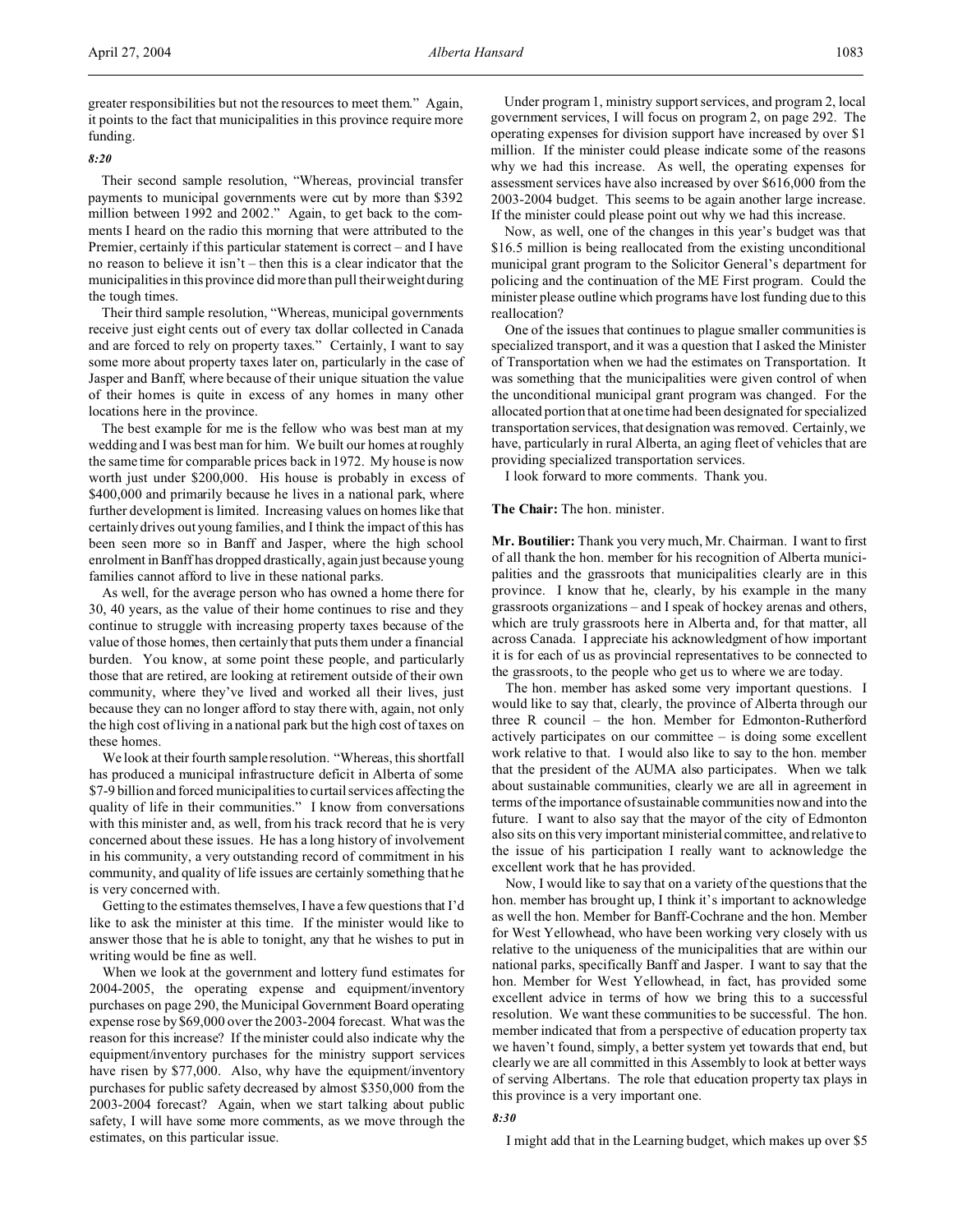billion, the education property tax collected is about \$1.4 billion, so it makes up just over 35 per cent of the actual total funding for young people that are going to school. I think everyone in this Assembly and all the moms and dads that are here tonight watching this budget estimate can agree on the importance of educating our children. I also want to say clearly that the Learning Commission reflected that in some of their findings.

I would like to say, though, in terms of the AUMA that the president and the members that sit on our roles, responsibilities, and key resource committee play a very key role that I value significantly. I would like to say to the hon. member on his questions that in the 2004 business plan there is a commitment to completing the work with the AUMA that we have undertaken regarding the new relationship, specifically on the third R, that being resources. In terms of roles and responsibilities I think we have made significant progress on that.

If I could give an example on the resource side of things, I'm very proud this year that the recommendations of the roles, responsibilities, and resources committee – in fact, the hon. Member for Calgary-Buffalo headed up the ambulance review – that we put forth were accepted by the government. I might say that the additional \$13 million for ambulance as well as the additional \$55 million next year is a fine example of the resources that are going to allow municipalities to have greater breathing room. I think that's so important.

In addition, on the policing side, as the hon. member acknowledged, the \$16.5 million is of course being transferred over from unconditional to the Solicitor General's ministry. I can say that the additional almost \$60 million that is going to be assisting the city of Edmonton, the city of Calgary, and all of our municipalities I think is without question welcome news. I think it's something that was very active.

If you were to ask me the three key components of roles, responsibilities, and resources: the ambulance recommendation, the policing recommendation, and I also say ME First, which the hon. member acknowledged, municipal excellence, \$100 million, again, providing and retrofitting aging infrastructure issues within municipalities. I'm proud to say that \$25 million a year over the next four years is a program that is unmatched anywhere within the province of Alberta. So I appreciate the strategic priorities that the AUMA working with my ministry is achieving relative to and in conjunction with the roles, responsibilities, and resources.

Regarding education property tax, though, I would like to also acknowledge that one thing we want to avoid is any jolt in our system or any surprises. In one small way of assisting in that, ensuring that there are no jolts to our system, I am very proud to say that the province has reduced or frozen the education tax rate for 11 straight years. Not only that, but we are also capping an average formula to ensure that there are no jolts to homeowners, and that's either seniors or suburbanites. What's very important is that we want to ensure that there continues to be no jolt in that regard. So that's important to acknowledge.

Now, the hon. member also talked about the issue of aging infrastructure, which is so important. I want to say that I agree with the opportunities and challenges that all municipalities are facing relative to the challenges of growth, which he mentioned as well. As the hon. member is aware, not only in my community in the regional municipality of Wood Buffalo but in many other communities we are facing challenges of growth. As municipalities continue to face that pressure, of course we want to continue to look at ways to be able to provide, in rapidly shifting demographics, reliance on technology – and also the fact of the vulnerability of a resource-based economy impacts local governments. Industry clustering and potential threats

to security are also very complex in terms of the challenges that are facing our ministries.

So I would like to acknowledge the fact that from an infrastructure perspective we want to ensure that these challenges of growth are something that we will continue to sustain in terms of people coming into Alberta. As the hon. member acknowledges many times, when people move to Alberta, when they move to the city of Edmonton, or if they move to any municipality in Alberta, they don't bring their school or the hospital or the road or any of the infrastructure that we all know as former aldermen or councillors or a mayor or reeve that we have to provide to them.

I would like to say, though, that the new legislation, Bill 46, is enabling legislation for municipalities allowing municipalities to be able to have partners contribute to that infrastructure. I'm very proud to say that it was another product of roles, responsibilities, and resources, where the enabling legislation now is at the very least validating a code of practice regarding road levies where municipalities are allowed in fact to ensure that everyone contributes, not just someone who has been in the community for the last 50 years, but that new members that come to the community pay their share in terms of new infrastructure that is required in a growing community, that the hon. member has mentioned.

Now, also, the hon. member in his question regarding the MGB, I believe – and I'm trying to keep notes on what he was asking. Under the MGB, the Municipal Government Board, I would like to say that there was an increase of about \$69,000, which is 2.6 per cent. The Municipal Government Board, as the member is aware, is a quasi-judicial body and tribunal set to adjudicate appeals and disputes as provided for under the Municipal Government Act, of course the hearing of appeals of decisions of municipal assessment, review these types of situations.

Did you know that in this past year we had 16,000 hearings and we had about 700 appeals of those 16,000 hearings? I want to acknowledge tonight – and I'm sure that members of this Assembly would agree – the excellent work of Albertans who sit on the Municipal Government Board. Those stakeholders play an important role relative to the decisions they make in a fair and equitable and high-quality way in terms of providing a mechanism for reviewing all of the facts and making a decision that is fair and proper.

I would like to say to the hon. member that these expenses – the \$69,000 essentially is for the budget for this upcoming year – include the cost of a new salary settlement increase. Amortization costs are also included in the new database currently being developed to offset somewhat the reduced spending by the board. So I'm very pleased with that initiative as well.

Now, under Local Government Services I would like to deal with that question relative to divisional support. Under the issue of local government services we have an increase of about \$601,000; it's about 13.5 per cent. I want to say that a portion of that is due to our increased workforce costs, but also I would like to recognize the increased amortization costs pertaining to the estimates due to projected equipment/inventory purchases of about \$512,000, which are amortization costs related to development.

I'm very proud of this system, which is ASSET. We are very familiar of ASSET, assessment shared service environment, which is a system, you know, unparalleled in this country. So that has played a key role, which makes up about \$512,000 of that 13.5 per cent increase. I wanted to be able to say that that is attributed under the local government services question that the hon. member asked.

Relative to the issue of assessment services, another very good question, I would like to say that the increase of \$616,000 is allowed, again, for workforce costs that have been negotiated, but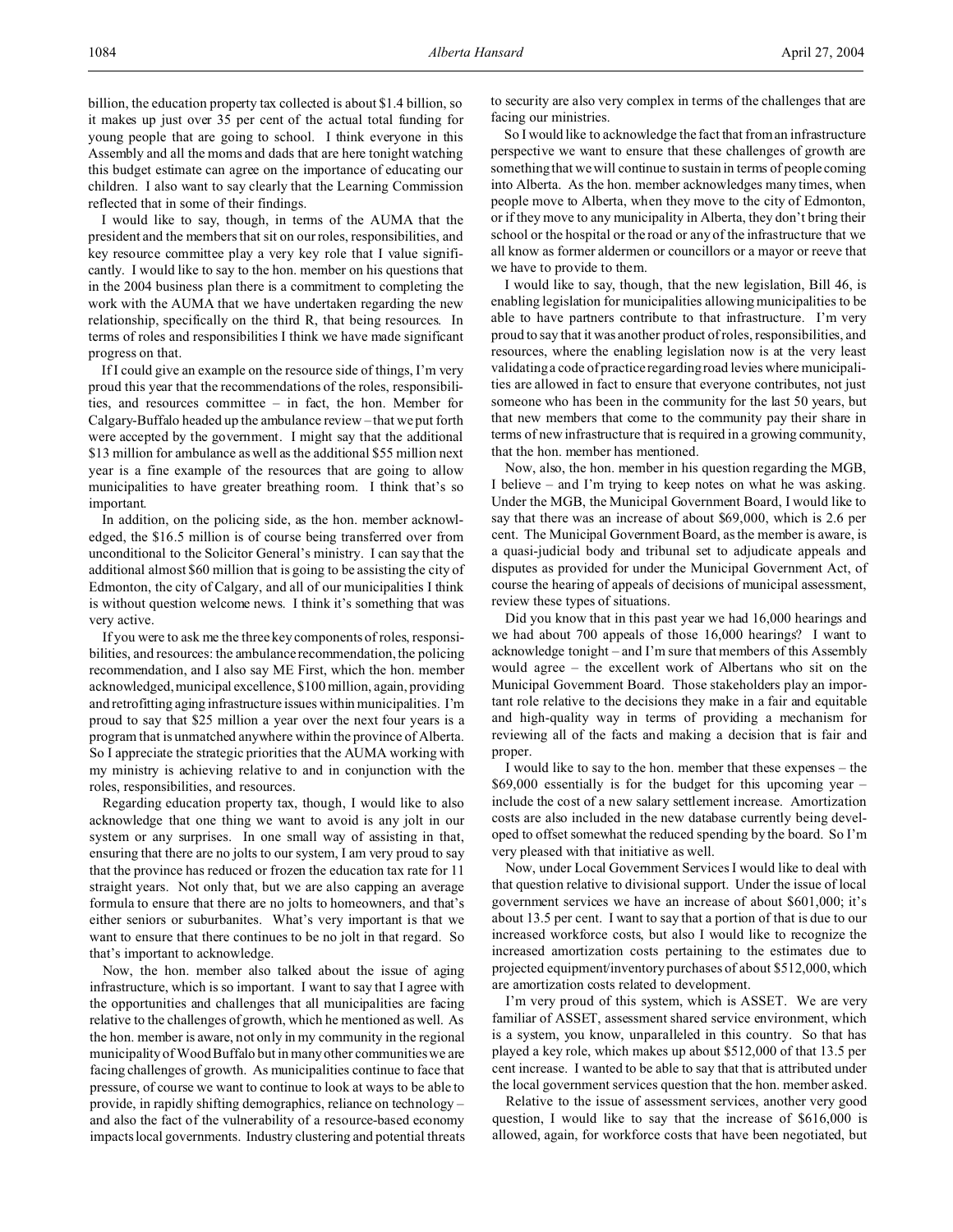### *8:40*

Now, also there was a question on the unconditional grants. There's a decrease of about 16.6, but actually – the hon. member is very astute and aware of our situation – the majority of our unconditional grant money has been transferred over to our Solicitor General and of course is being directed to policing.

Relative to that, I would like to give him just a bit more detail. The grant allocation of about \$15.1 million is for the ongoing unconditional grants to municipalities to assist in providing for municipal services. The remaining \$4.4 million is for restructuring grants. These grants are for actual restructuring costs. Grants may be provided to address critical infrastructure deficiencies in communities. This component also includes funding for regional partnerships, which the hon. member acknowledged and I appreciate, in terms of our partnership initiatives, which contribute to establishing or expanding intermunicipal partnerships that involve shared services.

Now, I want to say something that's really quite controversial, so it may get attention. If we were creating the province of Alberta again, would we have 356 municipalities? Probably not. But the purpose of this intermunicipal co-operation is to eventually work like there are six or seven regional centres across the province including the two major centres of Edmonton and Calgary. So those regional centres are those intermunicipal kinds of partnerships that we're continuing to explore to promote and enhance the service that Albertans receive through their municipal leaders. So that's something that I'm very proud of.

In fact, usually when a municipality applies for a grant, they are penalized if they haven't talked to their neighbour relative to the monies that they're applying for, because we believe that good neighbours work with each other. It comes to the words that I think are so important, these three words: and then some. You want to be a good neighbour and then some. You want to help each other and then some. You want to work with your neighbour and then some. Those three words "and then some" are something that I think separates Alberta municipalities from other average municipalities in other provinces across this country. So I want to acknowledge their good work relative to municipal partnerships.

The hon. member also asked a question, I believe, relative to equipment. Again, very astute relative to the equipment regarding inventory purchases. As you know, we have an increase in one area of \$122,000, but we also have a decrease pertaining to another area regarding the EMA branch management programs. What I'd like to say on the \$122,000 increase is that this reflects the purchase of equipment for the predictive monitoring system to warn residents of an imminent landslide and allow them ample time to respond. That was one of our initiatives.

The hon. Member for Livingstone-Macleod, who I had the opportunity of visiting in fact just this past week – and I met His Worship Dr. John Irwin, the mayor of Crowsnest Pass, where they suffered a disaster last summer – took me there. In fact, I might add that the Premier made an announcement regarding the monitoring of Turtle Mountain. That was welcome news, I might say, from much of the feedback from the same municipal leaders that the hon. Member for Edmonton-Glengarry has been talking with. That's another example of "and then some." It's again not just average but excellent work by our municipal leaders.

I would like also to say that the reduction in the EMA branch management programs reflects the one-time costs associated with the improvements of our EMA operations centre and the media room and the web-based event management system. This has been decreased significantly, and I might say that I'm very proud of the fact that in this past year under disaster recovery in my ministry, Emergency Management Alberta, the Deputy Prime Minister of Canada indicated that every single province in Canada should be following what Alberta is doing. I might also say that the Auditor General echoed those words in terms of the quick action that we've taken relative to our new emergency operations. In fact, I invite the hon. member some day to go for a tour through that.

In that centre we have satellite dishes, where we actually could go to his residence. I went to my own residence to see what actually was taking place. It was close to the holiday season, and I thought I might be able to determine what, in fact, my wife was buying me for the holidays, but I wasn't able to determine that because that would have been a breach of privacy. So I could not do that. But relative to the incredible technology we have, I might say that it is quite significant.

Finally, Mr. Chairman, before I take my seat, regarding specialized transportation, I would like to just ever so briefly – and I thank the hon. member as he acknowledged the Ministry of Transportation, where a large portion of that is covered off. Under the issue of specialized transportation, which is under local government services, we continue to work on finding ways to assist our communities. I can say that we are working closely with the Minister of Transportation, and this is again a joint effort in terms of how we can assist in providing the greatest support for those in need relative to specialized transportation, and we will continue relative to that commitment in conjoint with the Minister of Transportation.

With that, I think I've covered the questions that the hon. member has asked, and I'll take my seat.

**Mr. Bonner:** I was very interested in the minister's comments on, certainly, the satellites and what can be seen, and that raises a number of questions. How is the ministry guaranteeing the personal privacy of people who are being monitored in that particular process, and which people have the authority to review those tapes to see what types of actions are taking place? As well, how long are those tapes kept on file? How long is that record of people's behaviour kept?

I think the general population certainly wants the added security. Events have certainly changed in this world since the beginning of the year 2000, so we do want a more secure world. We do have threats on facilities in this province, in this nation, around the globe that even five years ago we had a totally different view on. So those are some of the questions I have in regard to that.

Now, then, when I was speaking before, I was talking about specialized transportation services and how critical it is to the quality of life for people in rural areas. It is a question that I did ask the Minister of Transportation. I did not get an answer. I am now asking the Minister of Municipal Affairs the same question in that, certainly, it seems to be one of those issues that crosses ministries. Who is going to take responsibility to make certain that the people that require specialized transportation, particularly in rural areas, get that type of transportation? Also, who's going to ensure that their needs for such services are met?

Municipal debenture interest rebates have been cut by over \$1.6 million. Along with the \$16 million transfer from the unconditional municipal grants this presents a significant reduction in financial assistance programs for municipalities. Altogether there is a decrease of \$12 million in financial assistance programs since the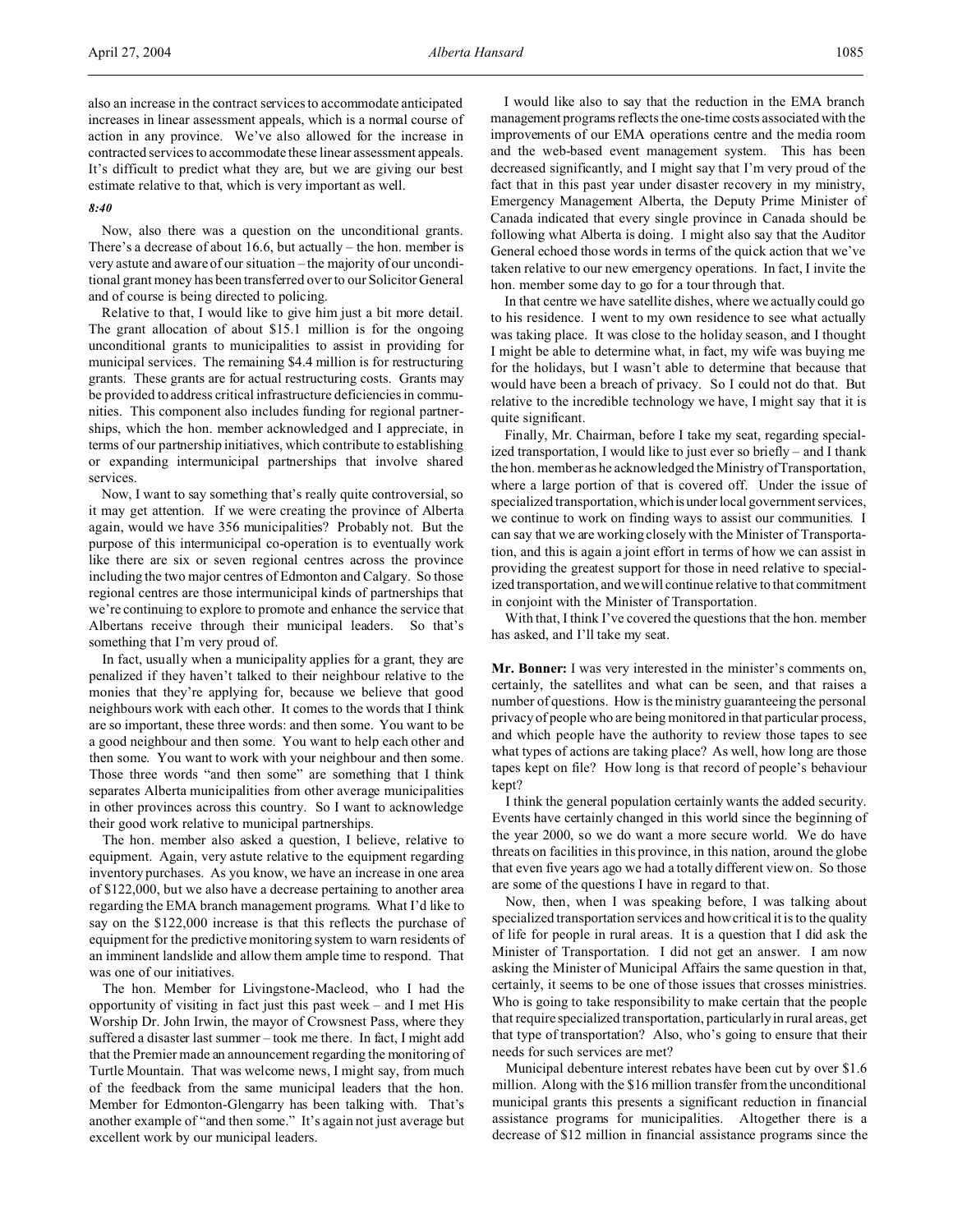2003-2004 budget. What strategies are municipalities supposed to use in order to address cutbacks of this amount?

Earlier on I had said that I wished to make some comments and ask questions regarding program 3, public safety. Branch management and programs for Emergency Management Alberta went over budget by almost \$700,000 in 2003 and have risen by almost \$250,000 in 2004-2005. Does the minister anticipate that these numbers will likely increase again this year?

## *8:50*

The same applies to disaster recovery. Will the cost of this expense again increase by almost \$6.5 million? Particularly given that we seem to be in a part of a cycle right now where we have increasing drought and certainly a greater incidence of forest fires in the province, does the minister anticipate that equipment and inventory purchases for Emergency Management Alberta's branch management and programs will rise due to last year's expenses?

Under the ministry statement of operations by program on page 296 my question would be: why is there a decrease of \$40,000 in premiums, fees, and licences from last year's revenues?

I now have a few comments and questions regarding the Municipal Affairs business plan for the period 2004-2007. This ministry's vision is outlined in the business plan as "viable, responsive, and well-managed local governments and a public safety system that results in safe buildings, equipment and facilities, and effective emergency management." This comes from page 351.

With regard to safe buildings, has the minister had a chance to investigate further the stucco wall systems issue? Certainly, when we look at the stucco and home building industries, they have long been ignoring the minimum stucco wall thickness of 19 millimetres laid out in the Alberta building code. If the minister would please indicate how this issue is going to be addressed so that we don't end up with the situation that Vancouver and Victoria ended up with whereby the walls on their buildings had damages in the billion dollar range because of inadequate exterior coating. As well, would the minister please indicate what his department is doing to enforce compliance with the Alberta building code?

The business plan also refers to "the vulnerability of a resourcebased economy" and "potential threats to security" as two among a number of challenges for the Department of Municipal Affairs on page 352. What work does this ministry plan to undertake to deal more specifically with the issue of sour gas and emergency preparedness in order to prevent any security risk to sour gas facilities and the populations around them? As well, what other departments will the minister be working with in order to address what issues arise out of the placement of sour gas facilities in and around populated areas? What possible responses are there to each of these issues?

Related to this issue, there is another issue on which we would like a more clarified response. On March 3 the Member for Edmonton-Riverview asked a set of questions on a recent report entitled Impact of Oil and Gas Activity on Rural Residential Property Values. He went on to ask:

Given that a recent report entitled Impact of Oil and Gas Activity on Rural Residential Property Values says that property values in this area could depreciate by 10 per cent if they're located in the emergency planning zone of sour gas wells, what is this minister doing to ensure that [those people in those particular situations] . . .

And we are referring more specifically to Calgarians.

. . . will not suffer a hit to their property values?

As well, when we look at core business 1, local government services, pages 354 to 356, why has the target level of satisfaction with the local government services division's activities, services, and programs decreased in 2004-2005 and 2005-2006? Again, another question regarding core business 1: why has the target for the percentage of municipalities meeting the ministry's criteria of financial accountability decreased from 2004 through to 2007? My final question under core business 1: why has the target for the percentage of municipal assessment rolls meeting standards decreased from 2004 through to 2007?

Under core business 2, safety services and fire protection, why has the target for the percentage of accredited municipal entities, corporations, agencies, and delegated administrative organizations administering the Safety Codes Act that achieve a satisfactory rating decreased from 2004 to 2007?

Under core business 3, Emergency Management Alberta, why does the damage assessment team have such a large window of time, 30 days, to arrive on site after receiving a claim? Certainly, I think that in the interests of all Albertans, particularly when we're dealing with emergency management, we would like to see that 30-day window reduced. My second question: why does the target for the cumulative percentage of the municipalities confirmed to have exercised their emergency plans decreased by 60 per cent in 2006- 2007.

 Under core business 4 shouldn't the government be targeting an increase in all of its performance targets each year, including for the percentage of parties satisfied or neutral regarding the board's services and processes?

As well, referring to the financial statement audits on page 254 of the Auditor General's report, section 2.1, reservations of opinion, the Auditor General goes on to say:

We audited the financial statements of the Ministry for the year ended March 31, 2003. The financial statements are prepared in accordance with the corporate government accounting policies established by the Department of Finance. We had the following two reservations of opinion on the financial statements:

- 1. The Ministry understates capital assets. Since this problem applies to 17 ministries, we discuss it in the Government of Alberta Annual Report . . .
- 2. Ministry financial statements contain only the results of operations and net assets of the Ministry of Municipal Affairs. The financial statements of the delegated administrative organizations . . . and the Safety Codes Council should be included in these financial statements. These organizations require the Minister's approval for revenue-raising, expenditure and resource allocation policies related to their functions.

So I would like the minister to comment on these reservations as put forward by the Auditor General.

I notice on the same page, 254, recommendation 37 provided by the Auditor General.

We recommend that the Ministry of Municipal Affairs not record the acquisition of its assets as grant expense. We further recommend that the Ministry not disburse funds for the development of its systems before any development occurs.

If the minister could please update us on these observations and recommendations by the Auditor General.

In past years the ministry has allocated millions of dollars to the underground petroleum storage tank site remediation program. If the minister could please inform us whether the underground petroleum storage tank site remediation program has been completed. If so, how many sites were remediated? If it has not been completed, how many more sites are there to be remediated? If indeed the program has wrapped up and the final report on the remediation program has been prepared, would he please indicate that to us. If it has not been completed, has additional funding been allocated for this program in 2004 and beyond? If there has, could he indicate how much.

### *9:00*

Under national emergencies, Canada front lines update report 2004. This report talks about a lack of support from the provincial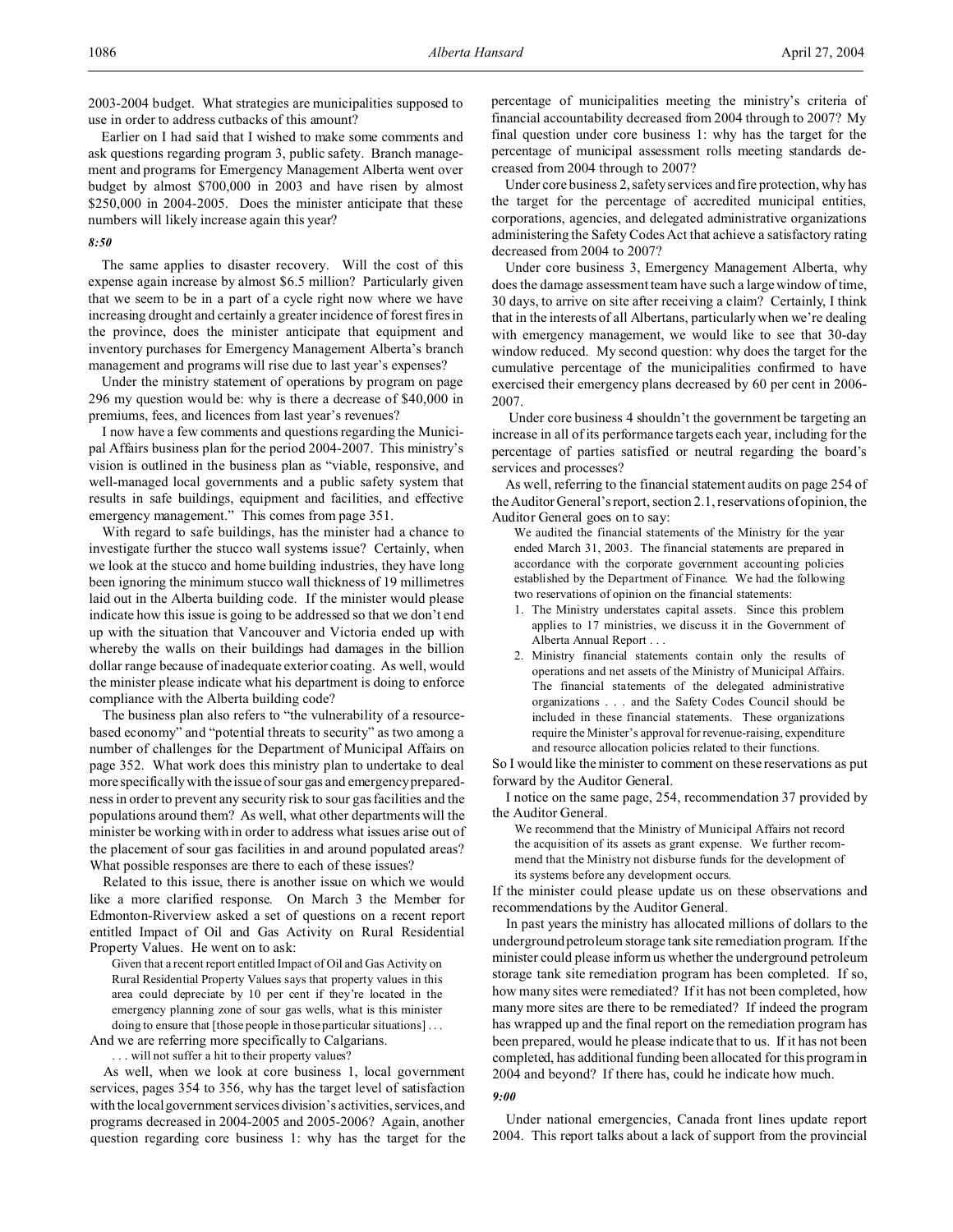government for regional emergency preparedness. What is the ministry doing or planning to do to address this issue? Of course, this report, I believe, was just released in March of 2004. The report also talks about a lack of co-ordination between the federal and provincial governments over emergency preparedness jurisdictions and their lack of willingness to respond to regional initiatives. What is this ministry doing to ensure that senior levels of government respond to initiatives that the regions and municipalities propose with regard to emergency preparedness plans?

As well, referring to national emergencies, when referring to funding mechanisms for reforming the joint emergency preparedness program, or JEPP, the report outlines stakeholder concerns that they are neither transparent nor user friendly. Will the minister comment regarding this observation in the report, and will he commit to ensuring that emergency preparedness funding is accessible for our communities? If indeed these issues have been addressed, if he could please update us with any information.

The report outlines how smaller municipalities felt that the preparedness of their communications structures represented a problem for two main reasons. These were that different services – police, fire, ambulance – had incompatible equipment, and a second reason was that they lacked up-to-date communication devices. Overall, these problems were largely due to a lack of funding. If the minister could please indicate what his department is doing to address issues of funding for preparedness communications for smaller municipalities.

The following is a quote from the report:

The regional emergency response structure is basically non-existent, with the exception of a steering committee that is attempting to rationalize emergency preparedness within the region. Success has been elusive due to non-funding at the municipal, provincial and federal levels.

If the minister could please comment on what is happening to counter concerns over regional command of communications.

So with those questions, Mr. Chairman, I will take my seat and look for the answers provided by the minister. Thank you.

### **The Chair:** The hon. minister.

**Mr. Boutilier:** Thank you. I am certainly prepared to answer the questions that the member has raised, some very good questions, I might add.

I guess I would start off with the issue relative to the emergency operations centre. Obviously, the member asked a question about tapes. There are no tapes. What they are, actually, are maps of the province of Alberta, and consequently they're an important level of inventory that we use in terms of helping to access where a hospital is, where an emergency centre is, where disaster services are, where pipelines are. All of this information we have on our critical infrastructure through what is an Alberta-made system called the Smart program, which is an incredible, quite sophisticated technology made right here in Alberta. So I want to say to the hon. member that there are no tapes.

I would also like to say regarding privacy, which we in this government take very seriously, that ultimately through our system, which is the Telus geomatics system, which is in the public domain today – that is the system that we are utilizing. It's a very important one that I believe helps our first responders, and those are the people – every single municipality in Alberta has an emergency management plan that they have to follow. It used to be called the disaster services plan. First responders are there, and we want to arm every municipality with the technology through this geomatics system to assist them in making decisions relative to helping and protecting

their citizens and families. So I appreciate the question now by the hon. member relative to that.

Now, if I kept track of all these questions, you talked about municipal interest. It was on the issue of the municipal debenture interest rebate, and I think it's a decrease of about \$1.62 million, which is substantial. But this is really quite a good-news story because this grant subsidizes the interest on certain debenture borrowing from the Alberta Capital Finance Authority made prior to 1985. The reduction in the 2004-05 estimate is due to the high interest rate debentures being repaid by municipalities as their terms end. So, essentially, fewer higher interest debentures requiring a subsidy remain.

This is really a tribute to the good work of our municipal leaders, and despite this budget reduction the municipalities are receiving everything that they are entitled to under the program. The reduction is solely the result of certain debentures that are expiring or being paid off, which ultimately corresponds with the \$1.6 million decrease. So that is actually a real positive in terms of sustainability for our municipalities that the debt is being paid back. I appreciate the hon. member's highlighting that, and I'm sure all the municipal leaders do as well.

The next question is relative to the issue of  $-$  if I remember correctly, I was writing on the issue of EMA, Emergency Management Alberta. Now, what's really important is that under these programs we have an increase in the program which is managing provincial emergency programs and supporting municipalities with preparedness for major emergencies and disasters through four key activitiesregarding mitigation, preparedness, response, and recovery. The increase in the estimate reflects the operating costs associated with the new EMA operating centre and the expansion of the crisis management program, the Turtle Mountain predictive monitoring system, as I mentioned earlier, and the cost of the negotiated salary settlement. So I want to say that this is, I believe, taxpayers' money being very well used to meet the needs and priorities of Alberta municipalities, and I appreciate the fact that it's being highlighted here as well.

I would also like to say that relative to the issue of the federal government, which the hon. member also talked about, under disaster recovery we have a decrease of about \$6.45 million, which is quite substantial. Essentially, the reason is that the forecast includes one-time expenses for Grimshaw, the Crowsnest Pass fire, and also the '03 northwest Alberta disaster recovery program. You may recall that. Our first responders, Alberta forestry – many people were involved. Of course, the hon. Member for Athabasca-Wabasca's ministry played a key role in terms of fire protection and the water bombing that went on. We did on-site visits, in fact, with the Premier as well. But it's interesting that the funding for these disaster recoveries was approved through supplementary estimates in the '03-04 year, so obviously I'm quite certain that will satisfy the hon. member and the question that he raised.

Regarding the issue of revenue which the hon. member raised, I would like to say that essentially from an internal government transfer perspective, the estimate of \$24 million represents a transfer of funds from the Alberta lottery fund to support the municipal sponsorship program. I thank the hon. Minister of Gaming for that. But I would like to say that that made up about \$12 million with an unconditional municipal grant program also of about \$12 million, which makes up the \$24 million. The funding received for unconditional municipal grants was about \$40 million, and the decrease is primarily due, hon. member, to the transfer of the police assistance component, \$16.5 million, to the Solicitor General. I might also say under disaster services that the revenues reported under the line referring to the disaster recovery program represent cost recoveries only received from the federal government.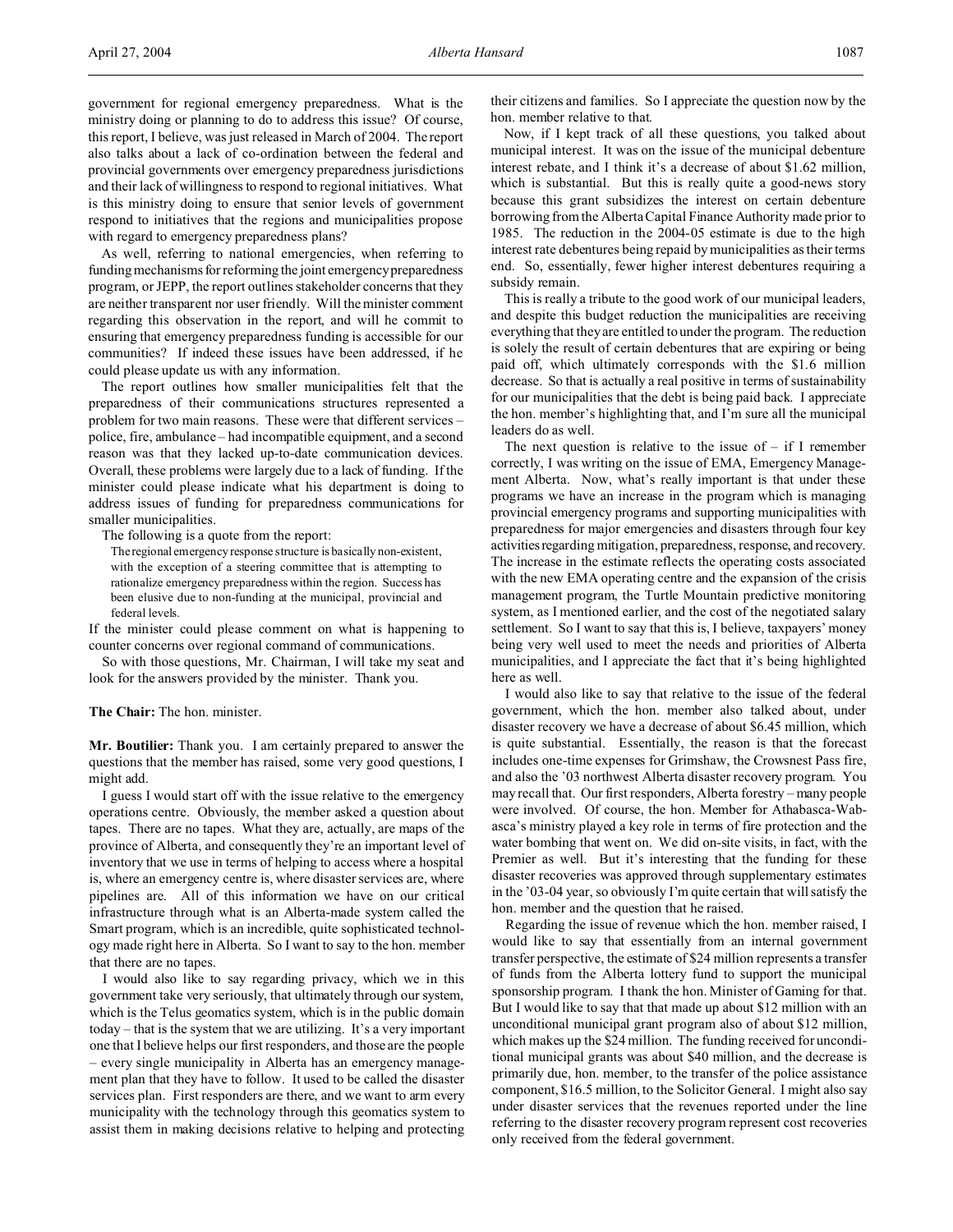Now, there is no budgeted amount as disasters are not projected in an estimate. When you do your budget, you can't say: is there going to be a tornado or is there going to be a fire? We try to use averages in what we do to be able to meet what we refer to as an average year in terms of what is taking place. The forecast for disaster assistance in '03-04 was \$240,000 and in '02-03 it was \$8.44 million that actually took place. So it's important.

### *9:10*

Now, the hon. member did ask about premiums, fees, and licences. I would like to say that the safety services program collects fees for a number of safety services. These include labels sold to agencies under contract with the ministry to provide permit inspection services in nonaccredited municipalities. Of course, automated labelling is through the electronic permitting system. EPS will replace paper labels, and this fee is currently under review. Also, certificates for construction and operation of elevating devices and certificates to private sewage disposal system installers issued upon payment of the annual fee, and costs for inspections are charged on a hourly basis for the inspector, professional services for staff to participate as expert witnesses and code interpreters. Also, labels for manufactured homes, relocatable industrial accommodations, and labels that verify that the trailer complies with the Alberta building code. So these are some of the important points the hon. Member for Edmonton-Glengarry has asked that I touch base with him on.

Regarding the business plan on the stucco – and the hon. member asked about stucco in the House just the other day – and addressing this. I just wanted to assure the member that my wife did verify that I am not a carpenter. She did do that, and I was actually quite disappointed to hear that she actually verified and validated your comments. I would like to say that there is no change regarding the question. There's no change in the code relative to this issue of stucco that the hon. member did bring up.

Now, regarding sour gas the Minister of Energy, the Member for Calgary-Varsity, did indicate that, of course, the Ministry of Energy pertains to deal with sour gas through the EUB. What I am very proud about in our emergency management system is that relative to that, we have a very, very exact protocol that is being used in terms of protecting the Albertans that may be affected. We hope that is never required, but there is a plan again in place relative to the issue of sour gas.

On the level of satisfaction, the hon. member did mention that within his questions, and I can say that I'd just like to take a brief moment to talk about the sustainability and accountability of ministries. Really, the ministry monitors and assists.

Now, I had the pleasure of visiting with the hon. Member for Lac La Biche-St. Paul, and I certainly appreciate his former experience as a reeve in that area. I might say that he's indicated to me that I am speaking too slowly. I'm unfortunately not able to move at the lightning speed of his Harley-Davidson motorcycle. I am very pleased to say that the hon. member is wearing a helmet, but then again sometimes in wearing that helmet you can't hurt steel. Of course, I'm referring to the steel in the motorcycle, not what is taking place there. I would like to say that indeed I appreciate his good counsel relative to a variety of municipal issues in his particular area of Lac La Biche-St. Paul and always appreciate his wisdom that he shares with us.

I would like also to talk about our targets and the terms of our targets that are taking place. I want to say that in terms of level of satisfaction within the local government services division – you know, what I'm very pleased to say is that the level of satisfaction that we're shooting for is over 85 per cent. Of course, in our last actual we were at 100 per cent.

But it's important to say that with the level of satisfaction with the local government services division in enabling and promoting a cooperative and well-managed sector, we calculate the percentage of the units within the local government services that achieved their individual performance targets. I like to break them down from a unit performance perspective, and that unit performance perspective is determined through a satisfaction survey that goes out to our municipal stakeholders. You know, I do believe that if it's not measured, it's not done. I'm very proud to say that that satisfaction clearly indicates those three words which are the theme of my estimates tonight and then some.

I would like to go on regarding the issue of performance that is taking place within our three-year business cycle. It's important to recognize that from a core business perspective relative to an effective and responsive appeal system that is seen as being fair and impartial to all parties, we have strategies regarding key result areas: one, the "timely processing of appeals filed with the Board" to get that high level of satisfaction; two, "high quality, independent processes, decisions and solutions." Of course, that's managing the recruiting program to ensure that the board maintains the required range of professional skills.

I might say that I appreciate all of the recommendations I've received from members of this Assembly who have recommended members for the Municipal Government Board. We just recently had appointments to the board. Many of those members, in fact, are former municipally elected members themselves, which brings, I believe, important competency when it comes to making fair and just decisions in terms of disputes that may in fact take place.

Now, relative to the annual report on capital assets I want to say that this is consistent with our finance policy, but more importantly I want to say that we are following the points that the Auditor General has made. We have complied with and are complying with the Auditor General's recommendations, and I'm very proud to say that we have worked very closely.

### **Some Hon. Members:** Question.

**Mr. Boutilier:** Now, I see that some hon. members, the hon. member from Strathmore, are asking perhaps to go to the question, but I would like to take this opportunity since I very seldom speak in this Assembly.

Again, I look for quality not quantity, and in doing so, on that quality tonight I want to say that without question our EMA system that we have in place today, working with the federal government, is something that's been recognized across the country. It goes without saying that it's such an important issue.

Regarding new initiatives, Amber Alert is a wonderful example that has taken place. In fact, just recently we had what I believe was a good-news story in terms of the key role that the RCMP and family members played in recovering a girl in the St. Paul area, and what a relief to the family. I want to thank the members of the Royal Canadian Mounted Police and everyone that was involved: people, Mounties that came in off duty to assist. It says that the system works and works well regarding our early public warning system and the Amber Alert that we use. I know the hon. Member for Lac La Biche-St. Paul appreciates their work and has acknowledged it here in the House.

Regarding the issue of underground petroleum tanks, as you know, we have covered over 700 of the most severe sites in the entire province. There is no budget implication in this upcoming year, but I want to say that I'm very proud that this is a system that is unmatched, again, anywhere in Canada. I do know that over 700 sites, in fact, were remediated. In terms of the work, the remediation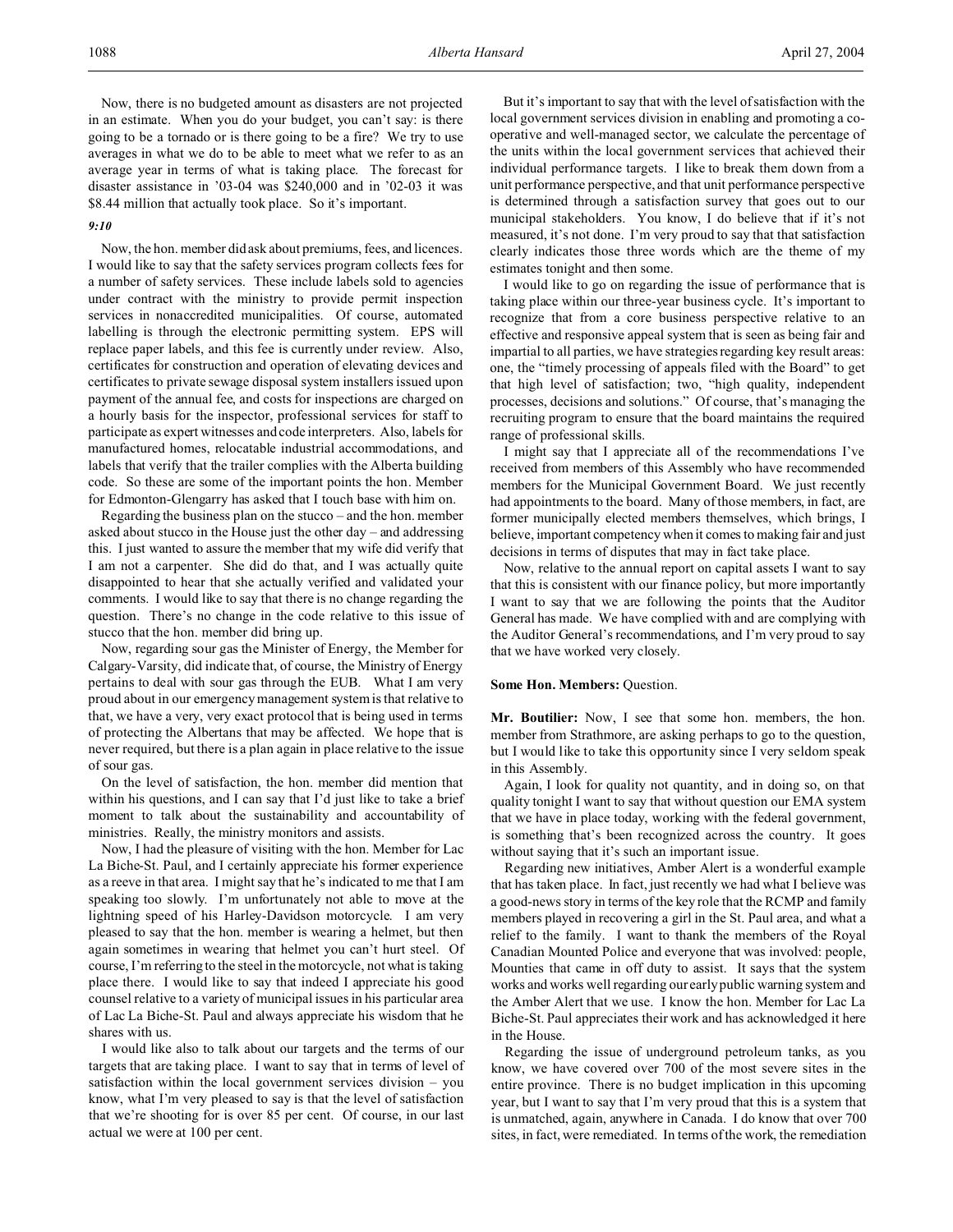that took place, the maximum amount that was allowed to an application was \$120,000: \$10,000 for the review, and then the bulk was for the actual work of remediating. We've had some excellent work there, and of course, as I said earlier, I'm very proud of that.

Let me just conclude. I hope I have addressed most of the questions, as I was trying to write as quickly as I could.

Under disaster recovery the budget is \$340,000. This amount seems to be far from adequate when one compares it to the forecasted expenditure of \$6.8 million that took place in '03-04. That covers ongoing programs such as emergency preparedness as well as cost sharing with the federal government. I would like to say that the work that took place in Grimshaw, in Crowsnest Pass, in northwestern Alberta are disaster recovery programs that have worked very well.

Ultimately, at the end of the day we're here to assist our municipalities as the first responders. I want to also compliment them on their excellent disaster services plans that they have put in place.

With that, Mr. Chair, I'll take my seat.

**The Chair:** The hon. Member for Edmonton-Highlands.

**Mr. Mason:** Thank you very much, Mr. Chairman. I appreciate this opportunity to ask some questions in connection with the Municipal Affairs estimates for the upcoming budget year. I want to talk just about two things. I think the hon. Member for Edmonton-Glengarry has been very comprehensive in his questioning with respect to the department's budget.

The first issue I want to deal with is the issue that has been raised by the mayor of Calgary with respect to revenue sharing. The mayor of Calgary has been quite vocal, and he's indicated that infrastructure money in Calgary is a critical priority. That city, according to its mayor, has accumulated a \$1 billion, 10-year backlog in road and transportation projects and is vigorously lobbying both the provincial and the federal governments.

#### [Ms Graham in the chair]

Now, the mayor has indicated that he would like to see a greater proportion of the provincial surplus allocated for capital projects including roads, the C-Train, and other needed infrastructure. He's also critical of the government with respect to the take on education property tax, which he indicates is poised to take \$30 million out of the city of Calgary.

#### *9:20*

Now, I know that to a degree the city of Edmonton has been supportive of Calgary's approach, and I know as well that the Premier has fired a couple of shots back at the priorities of the city of Calgary in suggesting that all the capital money or the vast majority of it ought to go into solving that city's difficult transportation problems.

So I'm wondering what the minister's view of this is. I think that all of the individual programs are well and good, and whether or not they go up or down or they get transferred from this department's budget to another department's budget are important questions. But the fundamental question is whether or not municipalities, particularly the largest municipalities or the largest regions, including a number of municipalities, have the ongoing financial capacity to do the job that's expected of them both by the provincial government and by their own citizens.

Some sort of revenue sharing has been touted. Different schemes have been put forward at different times. The mayor of Calgary is suggesting a proportion of the provincial surplus. The Premier has responded by saying that the province doesn't always have surpluses, so that's not a stable source. That's a reasonable point, but it begs the question whether or not the Premier has another alternative in mind. So I'm curious about that.

Then there's the operating side. It's interesting to know that there was at one time in this province revenue sharing. A proportion of tax revenue under the Social Credit government was allocated to municipal purposes, and that has been ended. It's gone back and forth, Madam Chairman, between more targeted programs – specific grants for policing, specific grants for roads, specific grants for transit, and so on – and a more general approach. The municipalities have generally said that they would like to see uncommitted amounts that they can use for any purpose, but of course whenever the government offers them some very specific grant, they're ready to grab that too.

I'm interested in whether there's a long-term solution. Municipalities, particularly in large urban areas, have very strong demands on them for housing, for low-income programs, preventative social programs, transportation, and particularly I think a priority is the extension of the LRT system as well as roadways in Edmonton and Calgary. So I'd like to know if the minister has anything specifically in mind with respect to this.

At one point – and I think it's still the position of the AUMA – they had urged the government to vacate the property tax altogether. Dr. West, when he was at the end of his time as the minister of – wasn't it Finance? What was his last position here?

**Mr. Bonner:** I believe you're right.

#### **Mr. Mason:** Yes.

I attended a speech that he gave to the AUMA where he indicated that the province was making a commitment to vacate the education property tax over a period of time and leave that for municipalities. Now, the current Minister of Finance has modified that position very considerably. She is saying that no longer will the province limit its total take, but it will freeze the rate, and then of course as assessment rises, the province's take rises with it.

I know and other members know and the hon. minister knows – he's been a mayor – that when property values rise dramatically in a municipality, the municipality normally will offset that by changing the mill rate so that the amount of revenue and people's taxes don't skyrocket as a result of a sudden jump in property tax. I'm not sure that the province quite gets that, you know. Does the province still have a long-term strategy of exiting the property tax altogether and leaving that room for municipalities? I guess, Mr. Minister, that what I'm looking for is in fact some indication as to whether or not the government has a long-term strategy in mind that will give a substantial degree of independence to municipalities to solve both their operating and their infrastructure requirements.

The second point that I want to raise has to do with the ME First program. When this was announced – and I was present when the minister announced it at AUMA – he indicated that a hundred million dollars was going to be allocated over I believe three years, four years to assist municipalities in energy savings and to find cost savings and so on. And that's a good approach.

There are just a couple of problems. The first is that this was money that was a surplus in the Municipal Financing Corporation books that was seized by the Provincial Treasurer, and it was given back, in a way, after intensive lobbying by municipalities in the province. It was given back in a way but not completely. This was money that they, of course, contributed by repaying loans that they had drawn upon from that Municipal Financing Corporation or municipal finance fund.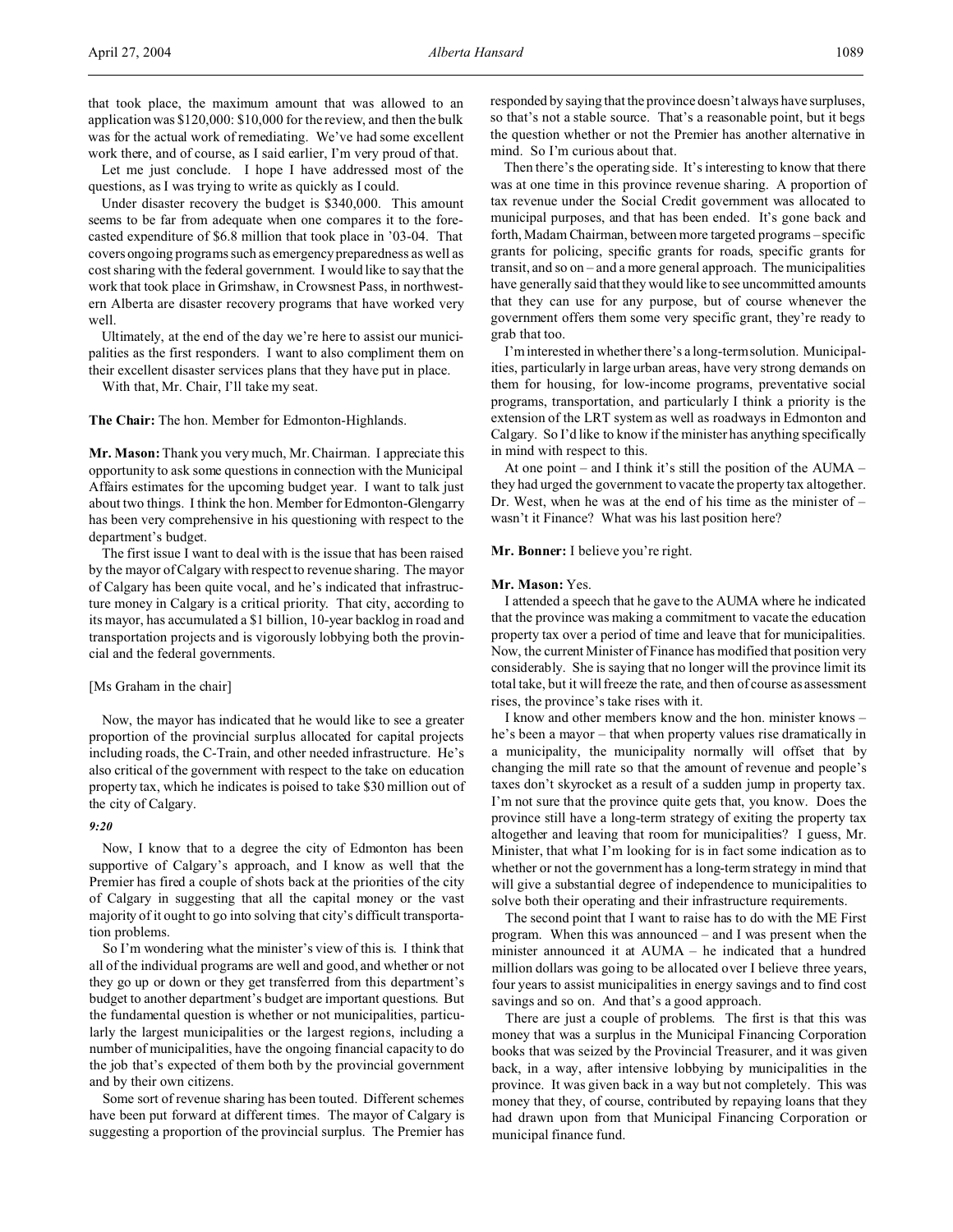It's a great idea, you know, the idea that you invest money in energy savings. You reduce your energy and you reduce your energy bill and you use those savings to repay the fund. Except it's not being used to repay the fund, Madam Chairperson. It is going back into general revenues. So over the four-year period the fund of a hundred million dollars will be liquidated and will no longer be available to help municipalities with energy savings.

The suggestion I made – I had the advantage of speaking after the minister at the AUMA – was that we turn it from a ME First fund into a we-first fund and have the payments of municipalities go back into the fund so that it became a permanent revolving fund that would finance on an ongoing basis energy savings on behalf of Alberta municipalities, and it would be there in perpetuity in order to achieve that goal. Energy savings, of course, are not all going to be completely resolved in a three- or four-year time period. There will always be energy savings that are required, that will be beneficial for the citizens and will save an awful lot of money.

I know that this is not entirely within the minister's control. Perhaps if he had his druthers, he'd like to do what I'm suggesting, but then there's always the problem of Treasury Board, and there's always the problem of the Minister of Finance. I don't expect him to be able to just make this policy on his own, but I would like to get his comments on that. I think that in five or six years there are still going to be financial pressures on municipalities, there are still going to be opportunities to reduce spending on energy, and there's still going to be a requirement on the part of the province as a whole to reduce its energy use as climate change heats up and international pressure on Canada and other countries intensifies.

So those, Madam Chairperson, are my two major issues. First of all a comprehensive, systematic, long-term plan for financial independence for municipalities in this province and, secondly, an energy fund that is a revolving and permanent fund in order to allow municipalities to realize cost savings and energy savings over the long haul.

Thank you.

*9:30*

**The Acting Chair:** The hon. Minister of Municipal Affairs.

**Mr. Boutilier:** Yeah. Madam Chair, indeed it's my privilege to respond to some very good questions that the hon. Member for Edmonton-Highlands is very aware of as a former alderman himself with the city of Edmonton.

First of all relative to many mayors, not just the mayor of Calgary but most municipal leaders, talking about how they get more money from the province. In fact, at one point I recall the Premier saying that when he was the mayor of Calgary, one of his favourite things was that what you do is that you beat up the province in terms of looking for greater resources. So I think that it's something we all understand.

But one thing that I think citizens have an expectation of in terms of their municipal council no matter where it is in the province of Alberta is that with the resources they have, the question is: what decisions do they make based on the priorities? It's kind of like how I run my home. In fact, right now I'm fixing the roof in my home. Actually, I had to crawl through the attic a couple of months ago because it was leaking. I didn't like doing that, and I have a new roof going on; it's a 25-year roof. So we're fixing it.

Now, that means that we're not going to be able to go ahead and fix some of the other stuff that I had, because the fact is that we try to plan our priorities in the best way we know how with the resources we have. I know that the hon. member would be very familiar with that, that quite simply you can't please everyone as an

elected mayor or alderman when you come in front of council in terms of where the money goes, the resources we have.

So I don't have a short answer to the question other than that we have to strike the right balance. But I think a key for any mayor or elected official in this province is that they have to strike a right balance that reflects what they believe the majority of citizens in the city or the municipality are looking for and that they have to be allocated in a wise decision.

If you're talking about something that you believe that you would do if you had extra money, then, naturally, when the extra money comes, you usually do that with the extra money. Of course, some of the discussion is that you have so many competing priorities that council and mayors and elected officials always struggle with how you try to keep everyone as happy, you know, as possible. That's the challenge, be it the mayor of Calgary or the mayor of any municipality. I know that the hon. member is very familiar with that as a former alderman. Quite simply, I do believe that if you keep everyone happy, the chances are that you're probably not doing your job. I think it's a good reflection. But what we try to do as we run our homes is allocate those resources in the best way possible.

In terms of a long-term plan I feel very comfortable with our minister's committee on roles, responsibilities, and resources. Again, there is no other committee like it in the entire country. So we are trying to be not only looking out over the horizon, but we're looking around the corner past the horizon. We want to be out in front.

I was speaking in Quebec about a year ago in Gatineau, where the president of the FCM, Yves Ducharme – it's his municipality. In fact, they are going to be here in Edmonton. The city of Edmonton is celebrating its 100th anniversary, and the Federation of Canadian Municipalities from all across Canada is being hosted right here in Edmonton as they celebrate their 100th anniversary, and of course I'm going to be inviting all members of this Assembly to attend an Alberta night at Fort Edmonton that's coming up at the end of May.

But in speaking there, what I'm very proud of is the recognition by the province of Quebec of the fact that Alberta still has the most permissive Municipal Government Act of any province in Canada, the most permissive. I can say that there is much other work being done to model what the province of Alberta has done. The province of British Columbia is just one example of that.

I want to say that my attitude as minister is that we can always do better no matter what it is. In health or education and certainly within Municipal Affairs, no matter what it is we're doing and even though we're leading, I do believe we can do better and be out in front of everyone else. My commitment to this hon. member and this House is that we will continue to lead and have other provinces and municipalities follow our work.

Now, I want to just say on the very good question on education property tax that in this Assembly Motion 501 by the hon. Member for Wainwright indicated that it is urging the government over the next 10 years to vacate education property tax. In fact, the hon. member mentioned Dr. West, when he froze it at \$1.2 billion. I want to say, as we all know from the Learning Commission on education, that of the \$5 billion that goes into the Minister of Learning's budget for educating our young people, it's important to recognize that education property tax makes up about \$1.4 billion of that.

The issue will be: what will be the alternative to that \$1.4 billion? I don't think that any of us in this room are recognizing that in a growing community like the city of Edmonton, where the hon. member is from, as we have more people moving to the province, we require, in fact, facilities and resources to educate our young people. How we strike that balance is ultimately a challenge that we'll continue to struggle with, but I can say this: I believe we are making progress.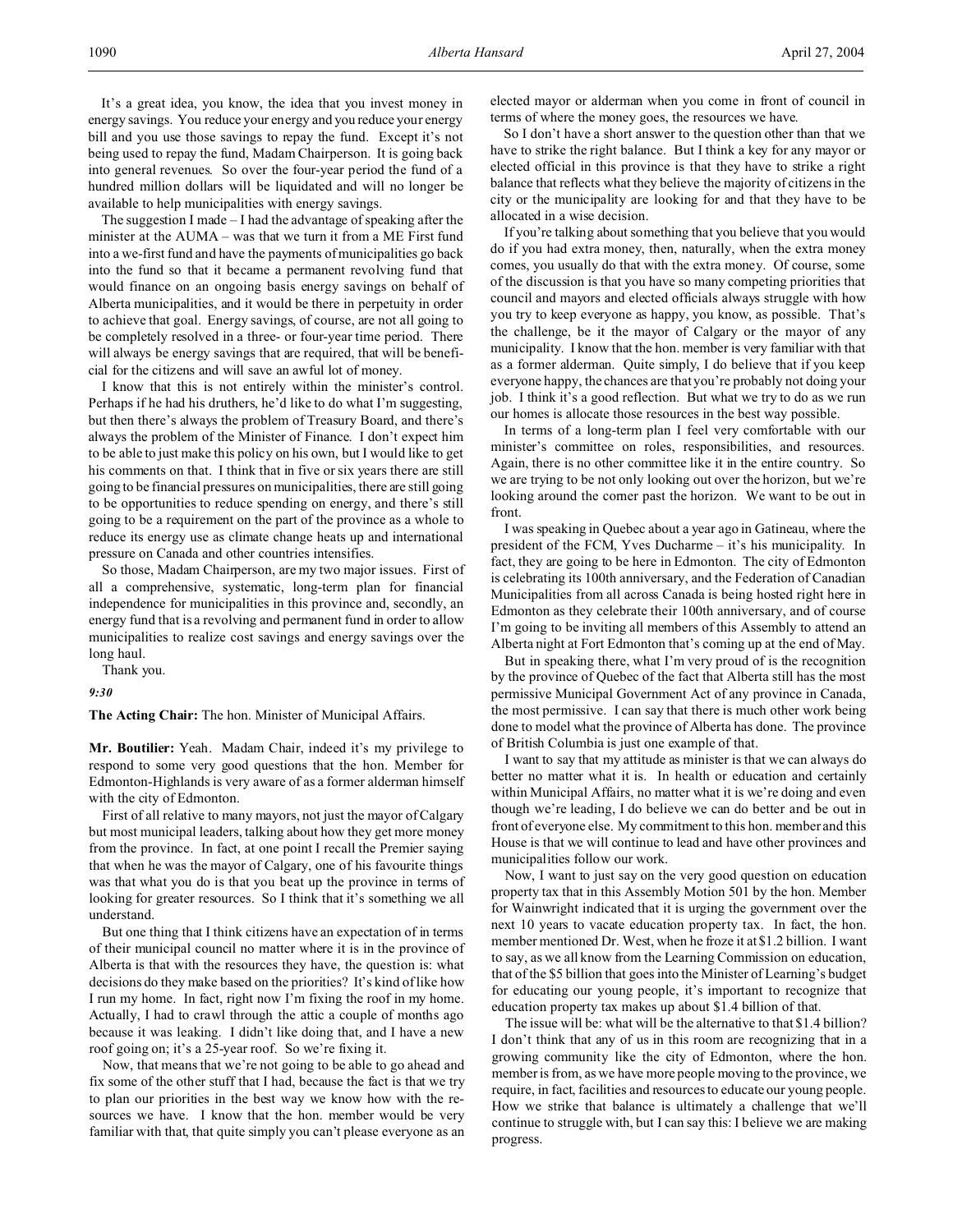I also believe that there are other alternatives that we can examine. I think that the hon. member can acknowledge that there's not an easy fix to this issue because if we vacate it from one area, then the question is that it still has to come from somewhere else. I'm sure the hon. member will acknowledge that we still want to ensure that the \$1.4 billion is going into educating our youth in the province. The question is where that resource, in fact, comes from.

So there is a motion that's been accepted here. I believe it was unanimous, in fact, so a compliment to every member of this Assembly for working towards eliminating it over the next 10 years. It is something that, obviously, I believe is very important, and I'm influenced by that.

Now, I'm working closely with AUMA and AAMD and C, but it has to be a staged process of moving off the education property tax system. In fact, if you don't take care of your home, if you let your home get rundown and the assessed value ultimately goes down, your reward is that your taxes actually will go down because your assessed value is down.

If we want to think differently, one would think that those who are improving the value of their home and the assessment is going up because they're caring for their home as opposed to someone who is not – should they really be penalized because of the value going up versus the fact that if you have a wooden door versus an aluminum door, you may pay more based on the assessed value of your home? You know, in the hon. member's time in municipal council, these are questions that we always face in municipal and in provincial government, relative to: is education property tax the best way to go?

What I'm hearing from corners of Alberta and in this Assembly and from the hon. members is that there's got to be a better way. So I'm committed to find that better way. I think I have some examples that we continue to work on. It is about striking that right balance based on the challenges we all face. That's what every mayor and councillor has to deal with as well.

Now, just before I take my seat, I can say relative to the mill rate this past year, as you know, hon. member, that it has gone down. It was minimal. I appreciate the Minister of Finance in recognizing that it is still moving in the right direction. I want to just say on the Alberta finance corporation – we talked about ME First, which is important, and I'm very proud of his acknowledgment of that program – that for ME First the \$25 million a year that we're using will be repaid, and it's coming out of the Alberta finance corporation board and its new name, that municipalities fund, that they use. But I want to say this: did you know that just a couple of years ago we were able to return \$137 million to Alberta municipalities from that same fund? Some municipalities, in fact, refunded it to their taxpayers. Other municipalities used it for some of the infrastructure and some of the points that have been made by both the Member for Edmonton-Highlands and the Member for Edmonton-Glengarry.

The deal is that the revolving fund idea, I believe, is worthy of further examination, and I want to acknowledge that because retrofitting hockey arenas, retrofitting swimming pools is what that money, \$25 million a year, is going to be used for. What I have heard from our municipal leaders in the conference that we both attend and members of this Assembly attend is that they say that they like the idea. But even more important than that is the money being used with new technology, because new technology will play a key role in terms of how we manage our own homes as well as our province and all of our municipal infrastructure.

*9:40*

Now, if I could give the example, the mayor of Canmore, Mayor Glen Craig, in fact had some students recently that I was reading about whom he was showing energy efficiency. Their town hall is

more energy efficient. It's a wonderful example because the payback in the saving is that they save their money by their operational reduction in costs during the course of the year, so at the end of the five-year or seven-year period they're able to pay back the loan that we give interest-free, and their operating saving is in perpetuity and sustainable.

[Mr. Tannas in the chair]

So I think these initiatives are very important and have been certainly acknowledged as welcome news relative to the ME First municipal energy program. But five years from now, I want to say, after the \$25 million over the next four years is utilized, I'd like to think that we'll continue to use the resource through the Alberta finance corporation. I thank the Minister of Finance for acknowledging that and getting \$100 million to assist municipalities.

**The Chair:** Before going any further, Calgary has triumphed in the game 3-2.

After considering the business plan and proposed estimates for the Department of Municipal Affairs for the fiscal year ending March 31, 2005, are you ready for the vote?

Agreed to:

| Operating Expense and         |               |
|-------------------------------|---------------|
| Equipment/Inventory Purchases | \$124,304,000 |

**The Chair:** Shall the vote be reported?

**Hon. Members:** Agreed.

**The Chair:** Opposed? Carried.

The hon. Deputy Government House Leader.

**Mr. Stevens:** Yes, Mr. Chairman. I move that we rise and report the estimates of Municipal Affairs and seek leave to sit again.

[Motion carried]

[The Deputy Speaker in the chair]

**The Deputy Speaker:** The hon. Member for Calgary-Lougheed.

**Ms Graham:** Yes, Mr. Speaker. The Committee of Supply has had under consideration certain resolutions, reports as follows, and requests leave to sit again.

Resolved that a sum not exceeding the following be granted to Her Majesty for the fiscal year ending March 31, 2005, for the following department.

Municipal Affairs: operating expense and equipment/inventory purchases, \$124,304,000.

**The Deputy Speaker:** Does the Assembly concur in this report?

**Hon. Members:** Agreed.

**The Deputy Speaker:** Opposed? So ordered.

head: **Government Bills and Orders Committee of the Whole**

[Mr. Tannas in the chair]

**The Chair:** I now call the Committee of the Whole to order.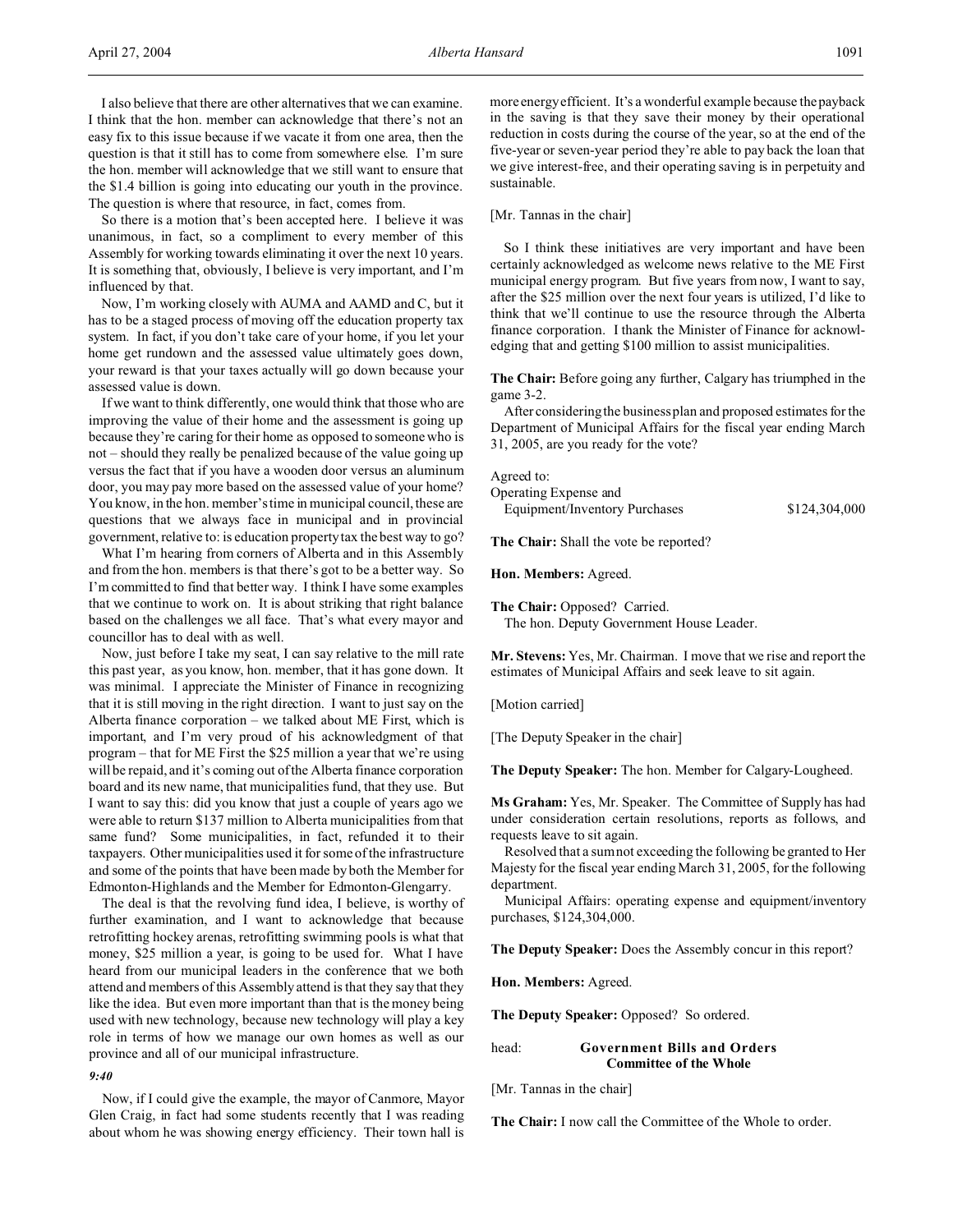# **Bill 30 Metis Settlements Amendment Act, 2004**

**The Chair:** Are there any comments, questions, or amendments to be offered with respect to this bill? The hon. Member for Bonnyville-Cold Lake.

**Mr. Ducharme:** Thank you, Mr. Chairman. I have two minor amendments to propose to Bill 30. I'd like at this time if the amendment could be distributed and if it could be considered as amendment A1.

As the amendment is being distributed, I'd like to take a few minutes to address the comments and questions that were raised during second reading of Bill 30. The amendments to the Métis Settlements Act contained in Bill 30 are intended to adjust the existing structures and systems for settlement governance to allow for more effective decision-making, provide for greater political stability, and improve the mechanisms in place for accountability to the settlement members.

Mr. Chairman, the hon. Leader of the Opposition, in agreeing with the need to adjust the requirement that Métis Settlements General Council policies be unanimously approved so that six of eight settlements can approve them, asked what the original thinking was in establishing the unanimity requirement. Originally, in the late 1980s the proposal discussed by the settlements and the government was that policies would require approval by only six of the eight settlements. As discussions continued on the finalization of the Métis Settlements Act, settlement representatives expressed concerns about what the future would bring as they moved into a new system of governance with significantly increased powers. As a result, the unanimity requirement was included in the act. Since 1990 the crippling effects of the unanimity requirement have become clear and can no longer be allowed to continue.

Mr. Chairman, the hon. Member for Edmonton-Highlands also raised a few questions regarding the process for developing the bill and the responsibilities and authorities of the minister responsible for the administration of the Métis Settlements Act. I would like to address first the process for developing Bill 30.

The first thing that needs to be understood is that many of the areas that are being amended by Bill 30 have been under discussion for a number of years. The problems associated with the unanimity requirement and the election system at the local level along with the need for adjustments to the Métis Settlements Appeal Tribunal and the concerns about effective accountability mechanisms, which gave rise to the establishment of the Métis settlements ombudsman, are not new issues. Discussions were held in 1999 regarding most of these matters in an attempt to arrive at a consensus on change. The amendments regarding the Métis Settlements Appeal Tribunal are largely the result of the report of a joint settlements/Alberta task force.

The idea of a Métis settlements ombudsman was the subject of a report in 2000 by another joint settlements/Alberta committee that talked to members on every settlement who endorsed the need for a mechanism to address concerns about accountability.

When the Minister of Aboriginal Affairs and Northern Development informed the settlements that she intended to propose amendments to the Métis Settlements Act, they were invited to participate. A working group of officials was established, but the settlements withdrew. The minister and I met with settlement leaders more than half a dozen times. The minister ensured that funds were available for the Métis Settlements General Council to consult with the members.

The Métis Settlements General Council arranged meetings on

every settlement, and government officials were present at all the meetings to explain the proposals for amendments and answer questions. I was able to attend five of these meetings. Information regarding the proposed amendments was included in the Métis Settlements General Council's newsletter, that is sent to every household on the settlements. As recently as the end of February the Métis Settlements General Council proposed changes to the amendments, and they were largely accommodated. In short, every reasonable effort was made to seek the views of the settlements.

The hon. Member for Edmonton-Highlands also raised a concern regarding the amendments that would give the minister the ability to pass a regulation in areas where the Métis Settlements General Council can make policies. This amendment has been included to ensure that should the Métis Settlements General Council be unable or unwilling to do so, the minister can by regulation put in place policies necessary for effective and accountable governance. Regulations made by the minister are intended to be temporary. They would be enforced for a two-year time frame and would be repealed if the Métis Settlements General Council passed a policy dealing with the subject matter.

A question was raised regarding the process to appoint the chair of the Métis Settlements Appeal Tribunal, with the suggestion that the minister have more authority over this appointment. Currently the chair of the tribunal is appointed by the minister from a list of nominees submitted by the Métis Settlements General Council. The amendments would establish an independent committee composed of the Métis Settlements General Council and settlement appointees to interview prospective candidates. In effect, the intent of the amendment is to depoliticize the process.

Finally, Mr. Chairman, I'd like to speak to the minor amendments to Bill 30. I'd like to move these amendments. First, section 47 identified section 13 as one of those to be proclaimed later and left section 7 off the list. Consequently, it is proposed to amend section 47 by striking out "13" and substituting "7".

The second minor amendment is to strike the proposed section 175.2(2). This section deals with the Métis settlements ombudsman and would have provided that the ombudsman and staff could not be compelled to give evidence before a court or in proceedings of a judicial nature. Upon further consideration, it is proposed to strike out section 175.2(2) as its effect would be to prevent the Métis settlements ombudsman and staff from presenting evidence to the Métis Settlements Appeal Tribunal, which would hinder the tribunal in fulfilling its jurisdiction under section 176 once it is proclaimed.

In conclusion, Bill 30 will provide both the settlements and the government with improved tools to enhance the governance of the settlements. Thank you.

#### *9:50*

## **The Chair:** The hon. Member for Lethbridge-East on amendment A1.

**Dr. Nicol:** Thank you, Mr. Chairman. I just want to basically stand and say that these are the kinds of amendments that show that the process of consultation did provide for further input by the Métis communities and the general council and that this is a process that's ongoing, you know, leading up to the eventual self-determination or self-government by the Métis councils in 2006 and that if they are going to make this work, the whole set of amendments have to be put in place. These two amendments to the act will allow for a more operational and a better understanding of what the intent was and fit it with what the council was asking the government to do.

I hope everybody supports these. Thank you.